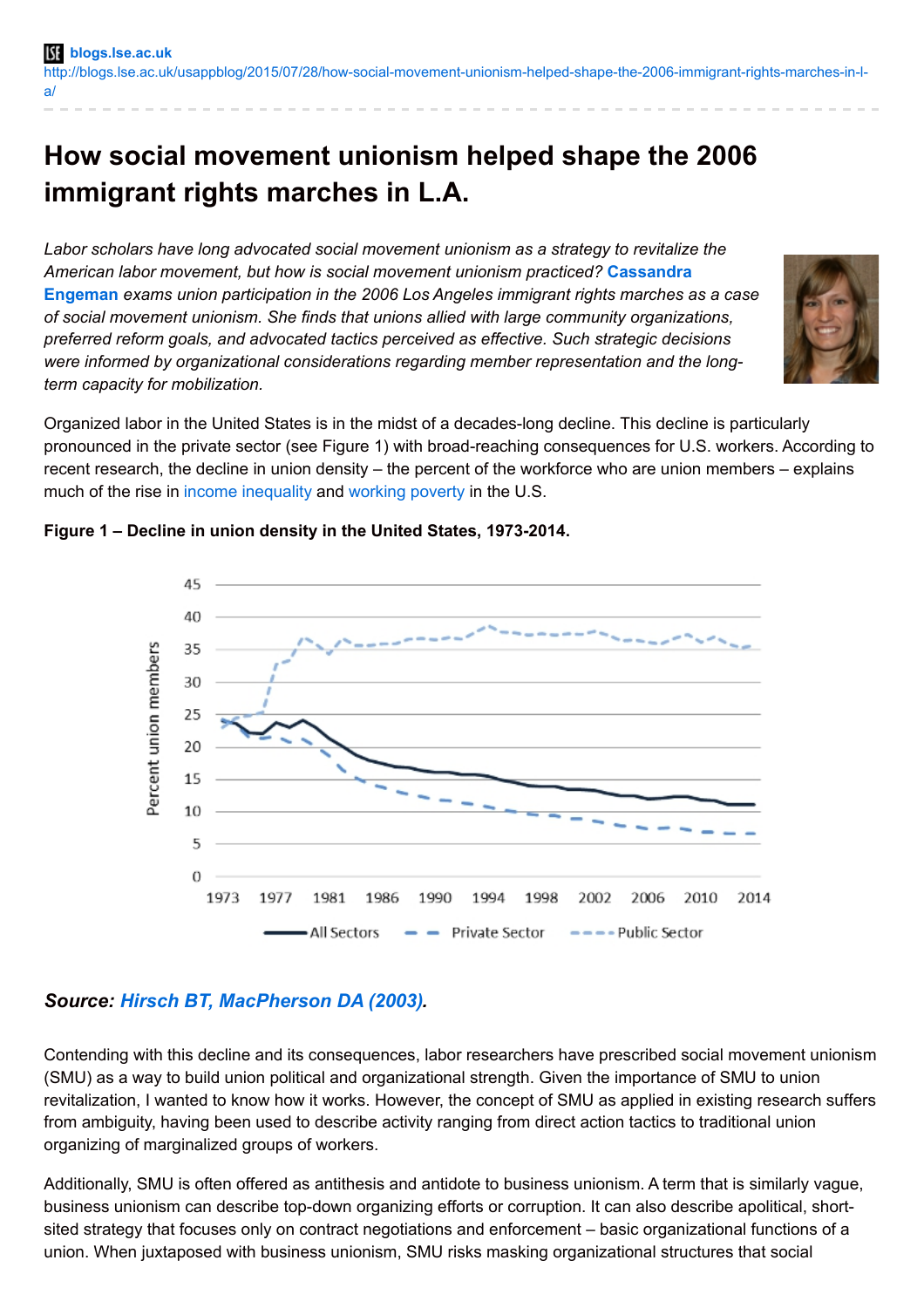movement scholars have found important to understanding movement strategies and outcomes.

To understand how unions practice SMU, I examined union participation in the 2006 immigrant rights marches in Los Angeles. By participating in the marches, unions exhibited two characteristics of SMU that are consistent across applications: (1) alliance with other community organizations, and (2) adoption of goals outside of traditional collective bargaining and contract enforcement.

The primary focus of the 2006 marches was to protest a bill that passed the U.S. House of Representatives on December 16, 2005. This bill (HR 4437) included the construction of a 700-mile fence along the U.S.-Mexico border and criminalization of undocumented immigration and aid to undocumented immigrants, thus implicating service-providing organizations, such as churches and nonprofits.

These marches were among the largest in U.S. history. The first march on March 25<sup>th</sup> drew more than 500,000 participants, and the march on May 1<sup>st</sup> (May [Day/International](http://articles.latimes.com/2006/mar/26/local/me-immig26) Workers' Day) drew 650,000 . Lab<mark>or unions were</mark> among the organizers, providing security for the marches, activating established networks for mobilization, and building on the marches' momentum for political impact in subsequent U.S. elections.



## **By Jonathan McIntosh (Own work) [CC BY 2.5 (http://creativecommons.org/licenses/by/2.5)], via Wikimedia Commons**

Two months after the marches, I began interviewing participants from two coalitions responsible for organizing them: the March 25<sup>th</sup> Coalition (M25C) and the We Are America Coalition (WAAC). Though union representatives were involved in each, the WAAC included official participation of several prominent labor organizations while the M25C included individual activists or staff organizers from three unions.

Comparing the coalitions, I found that unions allied with large community organizations, preferred reform goals, and advocated tactics perceived as effective. The WAAC, with official members from organized labor and other large community organizations, supported parallel legislation introduced in the Senate in 2006 (S 2611). Though many in the WAAC noted the bill was not ideal, they felt that it would make needed improvements and had a much greater chance of passing a Republican Congress than full amnesty, which was the legislative goal of the M25C.

The two coalitions also differed in preferred tactics. The M25C announced a boycott and strike on May 1, 2006. The WAAC declined to endorse a boycott or strike and organized a separate march – though the marches converged that afternoon in united protest. In their decision not to call a boycott and strike, WAAC members expressed concern about unintended consequences of workers being fired or disciplined for participation.